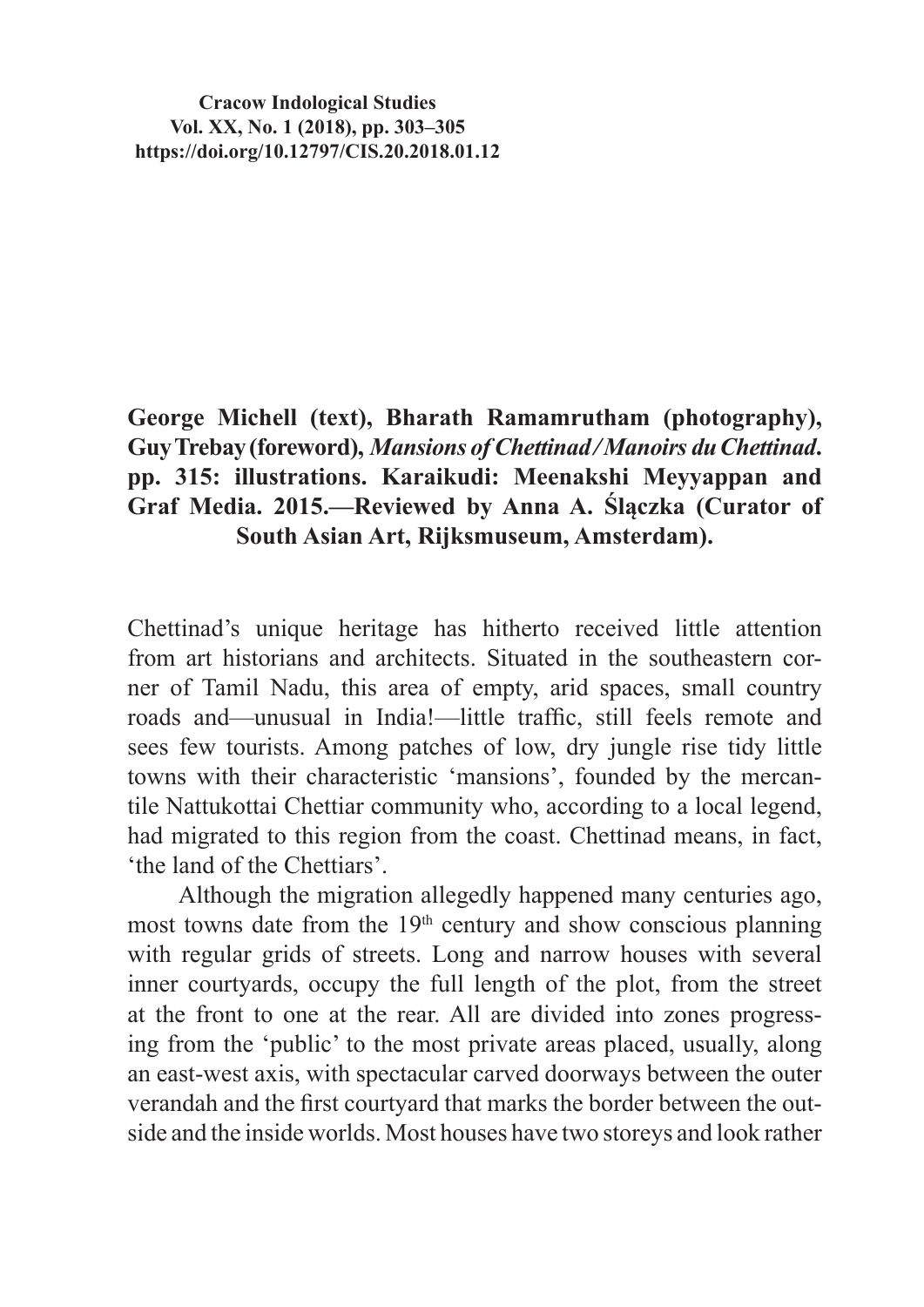grand comparing to those outside the Chettinad, hence 'mansions' or 'Chettiar palaces' as they are often called.

The outer verandah is the place to socialize with neighbours and to hold business meetings. Together with the area near the first courtyard, these are the most imposing and lavishly decorated parts of the house. The materials used in construction of Chettiar houses are of the finest sort, often imported from countries with which the Chettiar traded. The houses also feature decorative objects fashionable in contemporary Europe. And thus lavishly carved Burmese teak, rosewood and mahogany doorways and ceiling panels share space with English ceramic tiles with coloured floral and bird patterns, English and Belgian glass chandeliers and mirrors, and black and white marble floor tiles imported from Carrara. Traditional egg-based plaster, with its characteristic gloss and smoothness, applied on the inner walls is found next to European-style granite columns and cast-iron benches, resulting in a wonderful mix of European and Indian tastes. On the outside walls, Hindu gods and goddesses stand next to plaster figures of British soldiers bearing guns, to the amazement of foreign travellers.

The regularity and exceptional cleanliness of the streets gives the Chettinad settlements a ghost-town appearance, the more so, because several houses now stand empty. Chettiar merchants had gathered a great fortune through overseas trade, but it all came to an end after the Second World War. They had to abandon their trading posts in Burma, Malaya, Ceylon [Sri Lanka], and Indo-China following the independence of these countries and move back to India. Many returned impoverished and settled in larger cities in search of work. Women and children, who traditionally stayed at home when the men travelled for business, now followed as well. Many houses became abandoned, sometimes left with paid caretakers, and are used only for family celebrations, such as weddings. Some were converted into hotels, other can be visited for a small fee by still infrequent tourists. However, because each mansion is owned by a joint family, making such decisions is difficult as it requires all the heirs to agree. Renovation with original, costly materials is usually not possible, leaving most